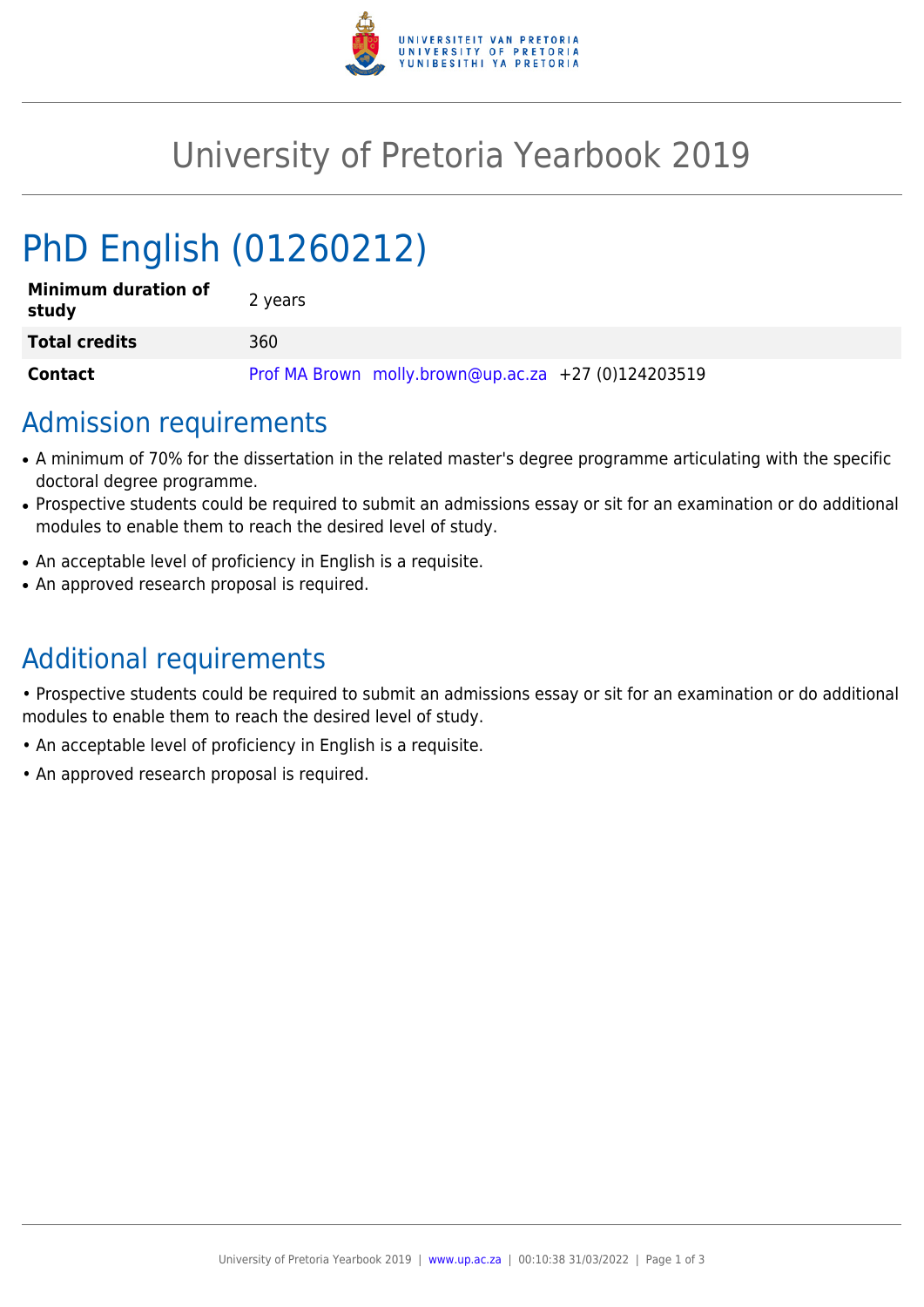

### Curriculum: Year 1

**Minimum credits: 360**

#### **Core modules**

[Thesis: English 990](https://www.up.ac.za/yearbooks/2019/modules/view/ENG 990) (ENG 990) - Credits: 360.00